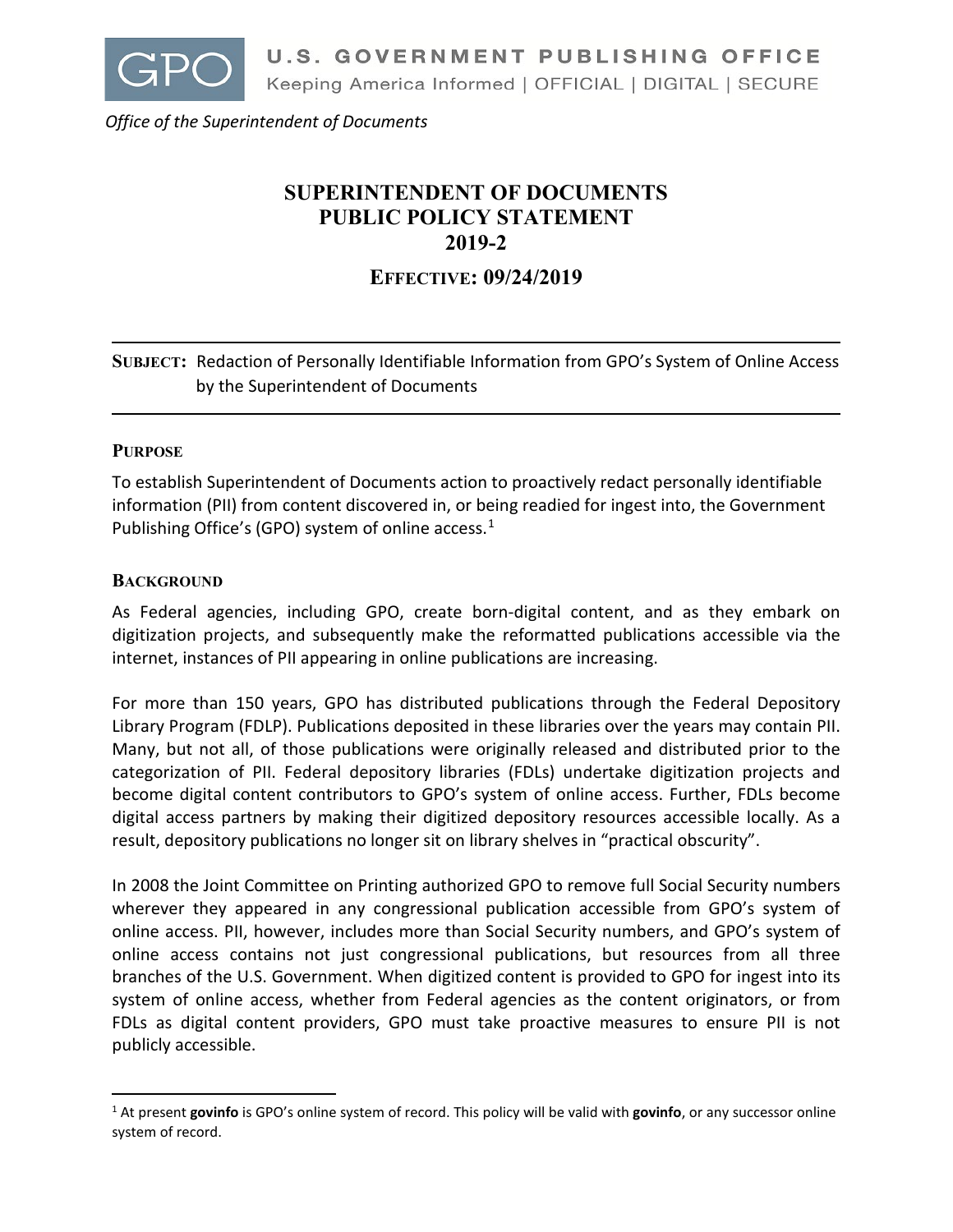GPO is a National Archives and Records Administration (NARA) Affiliate for the content in its system of online access. As such, the content is legally part of the National Archives collection. In accordance with this agreement, GPO retains custody of the system content for public access and preservation purposes, and to ensure its long-term preservation, GPO must manage the content under preservation conditions that are at least equal to those that would be provided by NARA. The majority of the Privacy Act provisions do not apply to the holdings of NARA. While the Privacy Act prohibits disclosure of records contained in a system of record, an exception in  $\frac{5 \text{ USC } \frac{6552a(b)(6)}{6}}$  allows disclosure "to the National Archives and Records Administration as a record which has sufficient historical or other value to warrant its continued preservation by the United States Government, or for evaluation by the Archivist of the United States or the designee of the Archivist to determine whether the record has such value." This is the essence of GPO's NARA Affiliate agreement.

The Superintendent of Documents' interest is in addressing PII that has been disclosed in the official publications of the U.S. Government that are within scope of GPO's Federal Depository Library Program, Cataloging and Indexing Program, and GPO's System of Online Access. Most laws, guidance, and directives pertain to protecting the confidentiality of PII in the context of information systems, systems security, and the prevention of PII disclosure by executive branch agencies. Official guidance is lacking for action to be taken once PII is publicly disseminated in official publications of the U.S. Government. The existing laws, guidance, and directives are, however, extremely helpful in identification of PII and determination of its impact, which is essential to the decision-making process—in establishing when action should be taken to "deidentify" or remove the PII.

The Superintendent of Documents, following the National Institute of Standards and Technology (NIST) Guide to [Protecting the Confidentiality of Personally Identifiable Information](https://nvlpubs.nist.gov/nistpubs/Legacy/SP/nistspecialpublication800-122.pdf) (Special Publication 800-22), considered the potential harm of disclosure to determine which PII confidentiality impact level corresponds to a specific set of PII, and made the following determination of PII that may be found in Government publications:

### **High-Impact:**

Personal identification numbers issued by government or financial institutions printed in conjunction with an individual's name, such as full or partial Social Security numbers, passport numbers, driver's license numbers, taxpayer identification numbers, patient identification numbers, financial account numbers, or credit card numbers

# **Low-Impact:**

Personal name, street address, phone number, names of family members, photographic image

Some identifying information, i.e., low-impact PII, will routinely exist in Government publications of record. This is particularly true for individuals who serve as members of Congress, testify before Congress, are a party in a Federal court case, are nominated for a Federal Government position, are employed by the Federal Government and/or author a Government publication.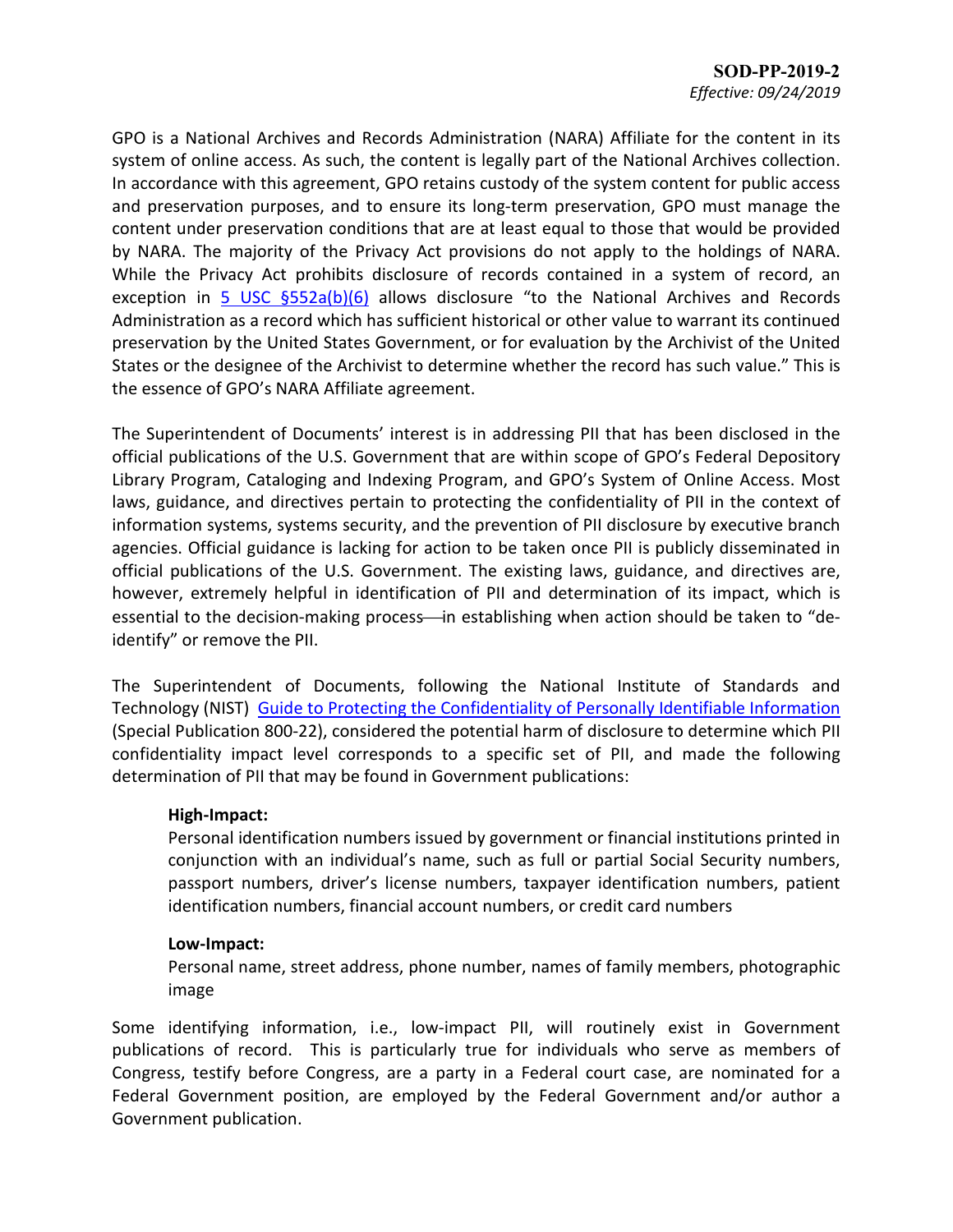## **POLICY**

It is Superintendent of Documents policy that when high-impact PII is discovered within publicly accessible files in GPO's system of online access or within content being prepared for digitization and/or ingest into GPO's system of online access, the access copies will be redacted and the preservation copies will remain unredacted.

Further, the Superintendent of Documents will notify its digital content contributors and digital access partners, as appropriate, when PII is discovered, in order for them to take action to remove the PII from public access.

### **APPLICATION**

This policy applies to all GPO employees who have touch points to the acquisition, digitization, ingest, and curation of content in GPO's system of online access. The Superintendent of Documents must authorize any exceptions to this policy.

### **DEFINITIONS**

 $\overline{a}$ 

| <b>Digital Access Partner</b>                              | Through a signed agreement with GPO these partners make digital<br>resources within scope of the FDLP publicly accessible at no fee. GPO<br>directs users to these resources via bibliographic records in the<br>Catalog of U.S. Government Publications (CGP) and PURLs.                                                                                                                          |
|------------------------------------------------------------|----------------------------------------------------------------------------------------------------------------------------------------------------------------------------------------------------------------------------------------------------------------------------------------------------------------------------------------------------------------------------------------------------|
| <b>Digital Content</b><br>Contributor                      | Through a signed agreement these contributors provide digital<br>content to GPO for ingest into govinfo. Their content meets GPO's<br>specifications for ingest into the preservation repository. GPO<br>provides ongoing access to and preservation of the digital content.                                                                                                                       |
| <b>High Impact PII</b>                                     | Information for which the loss of confidentiality, integrity, or<br>availability of PII could be expected to have a major, severe, or<br>catastrophic adverse effect on organizational operations,<br>organizational assets, or individuals. Examples include Social Security<br>Numbers, financial account numbers, and driver's license numbers<br>(NIST Special Publication 800-22).            |
| <b>Personally Identifiable</b><br><b>Information (PII)</b> | Information which can be used to distinguish or trace an individual's<br>identity, such as their name, social security number, biometric<br>records, etc., alone, or when combined with other personal or<br>identifying information which is linked or linkable to a specific<br>individual, such as date and place of birth, mother's maiden name,<br>etc. (OMB Memorandum M-07-16) <sup>2</sup> |

<span id="page-2-0"></span><sup>2</sup> GPO adopted the use of the OMB definition for GPO Directive 825.41a, *Privacy Program: Protection of Personally Identifiable Information (PII)*.